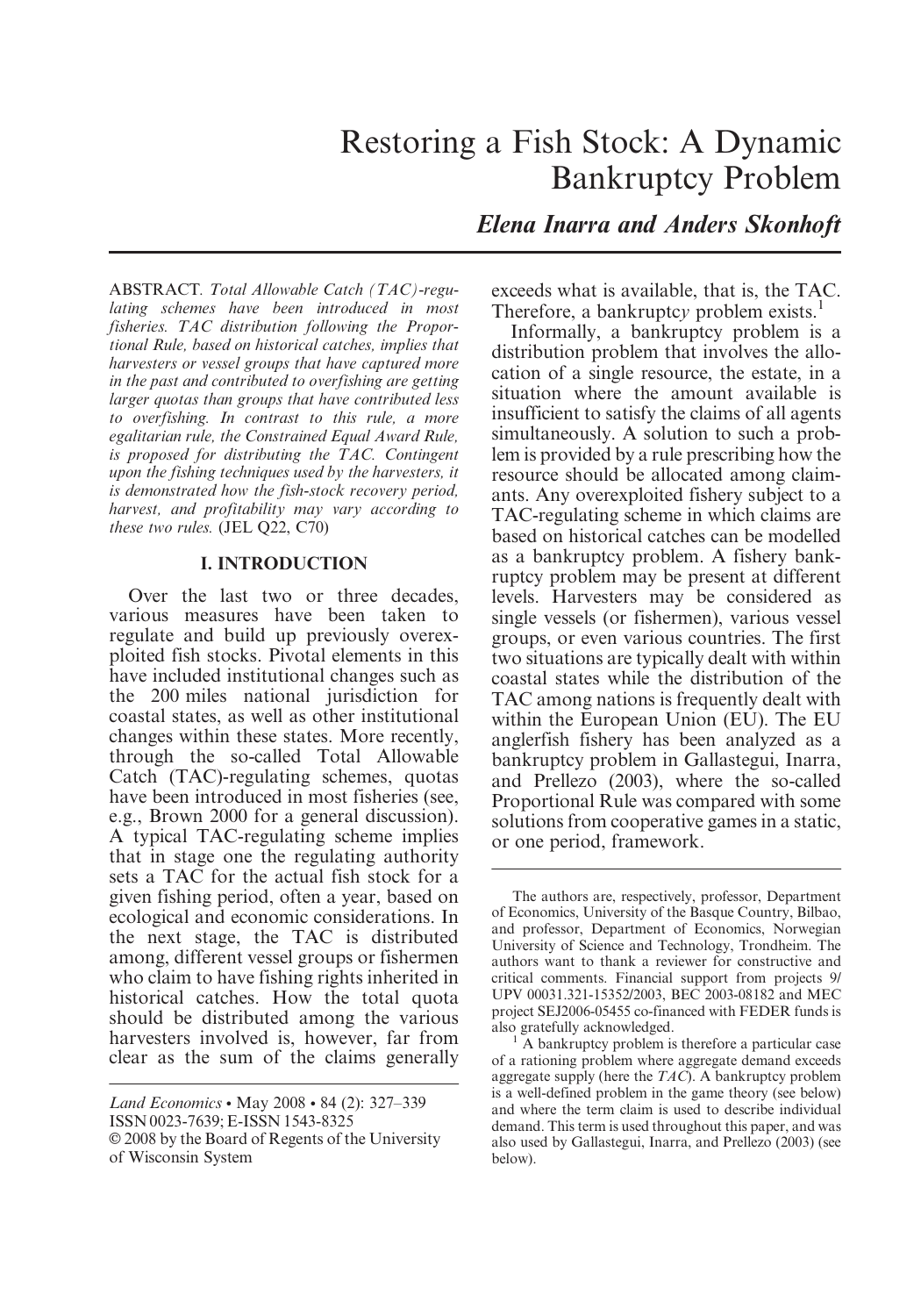However, usually a TAC-regulating scheme is designed for several periods, and once an initial TAC is established, a decision process is required to update the TAC yearly according to new information coming up about the actual fishery. Therefore, this policy obviously needs to be analyzed in a dynamic setting. The approach we develop in this paper, called the dynamic fishery bankruptcy problem, expands the one-period bankruptcy problem over time. Its basic elements are the following: (1) the dynamic bankruptcy model assumes that fishing claims are based on historical catches, that the TAC is insufficient to satisfy these claims, and that a rule to distribute the TAC is needed; (2) the TAC for the first years should be quite low and well below the natural growth of the fish stock, in order to build up a previously overexploited stock, then the TAC can be increased; (3) to distribute the TAC two classical rules are considered: The Proportional Rule (as in Gallastegui, Inarra, Prellezo 2003) and the Constrained Equal Award Rule. The Proportional Rule prescribes that the share of TAC should be in proportion to the claims while the Constrained Equal Award Rule prescribes that every harvester should obtain the same quota subject to the restriction that no one should receive more than his claim (more details below). As the selectivity level of harvesters differs, meaning that the natural growth of the fish stock is affected differently by harvesters (see below), the recovery of the fish stock as well as the profitability of the fishery will also depend on the actual distribution rule.

The dynamic bankruptcy model is illustrated numerically with data from the Northeast Atlantic Norwegian cod fishery, where the trawler fleet and the coastal fleet are treated as two separate agents. As a stylized real-life situation in this particularly fishery, it is assumed that the coastal fleet does not influence the natural growth of the fish stock while the harvest of the trawler fleet has a negative effect as the trawlers use non-selective gear typically exploiting immature fish. Using numerical simulations, we find that the application of the Constrained Equal Award Rule, which is the more egalitarian rule (see below), yields a higher long-term ''sustainable'' stock size. It may also shorten the length of time needed to reach the long-term stock size. For the given cost structure, the long term profitability of the fishery is also increased.

It is a large literature on fishery distribution problems, but most of these problems are not analysed (implicitly or explicitly) as bankruptcy problems. Armstrong (1999), for example, analyses the problem of distribution among different vessel groups (trawlers and the coastal fleet of a Norwegian cod fishery) utilizing a pragmatic rule, the so-called ''trawl ladder'' rule while many distribution problems among nations exploiting a common stock are viewed in light of a cooperative game framework pioneered in the work of Munro (1979). The distribution problem among different harvesters within a vessel group is frequently solved as an Individual Transferable Quota (ITQ) problem (see e.g., Libecap 2006 for an overview). However, as we are not considering the distribution within a vessel group, ITQ distribution is not a topic considered here.

The rest of the paper is organized as follows. In Section 2, we briefly study a standard situation of a fishery that is unregulated, but in which harvesting selectivity is introduced. The fish population is described by a biomass model meaning that the age, or demographic, structure of the fish stock is not explicitly taken into account. Section 3 contains some preliminaries concerning bankruptcy problems and introduces the two rules for solving the fishery bankruptcy problem. Section 4 formulates the dynamics of the fishery bankruptcy problem and describes the problem of restoring the long-run fish stock. The numerical illustrations follow in Section 5.

#### II. THE UNREGULATED FISHERY

We consider a fishery exploited by a fixed number of N harvesters. When stochastic variations in ecology and environment are ignored, the biomass (''a fish is a fish'')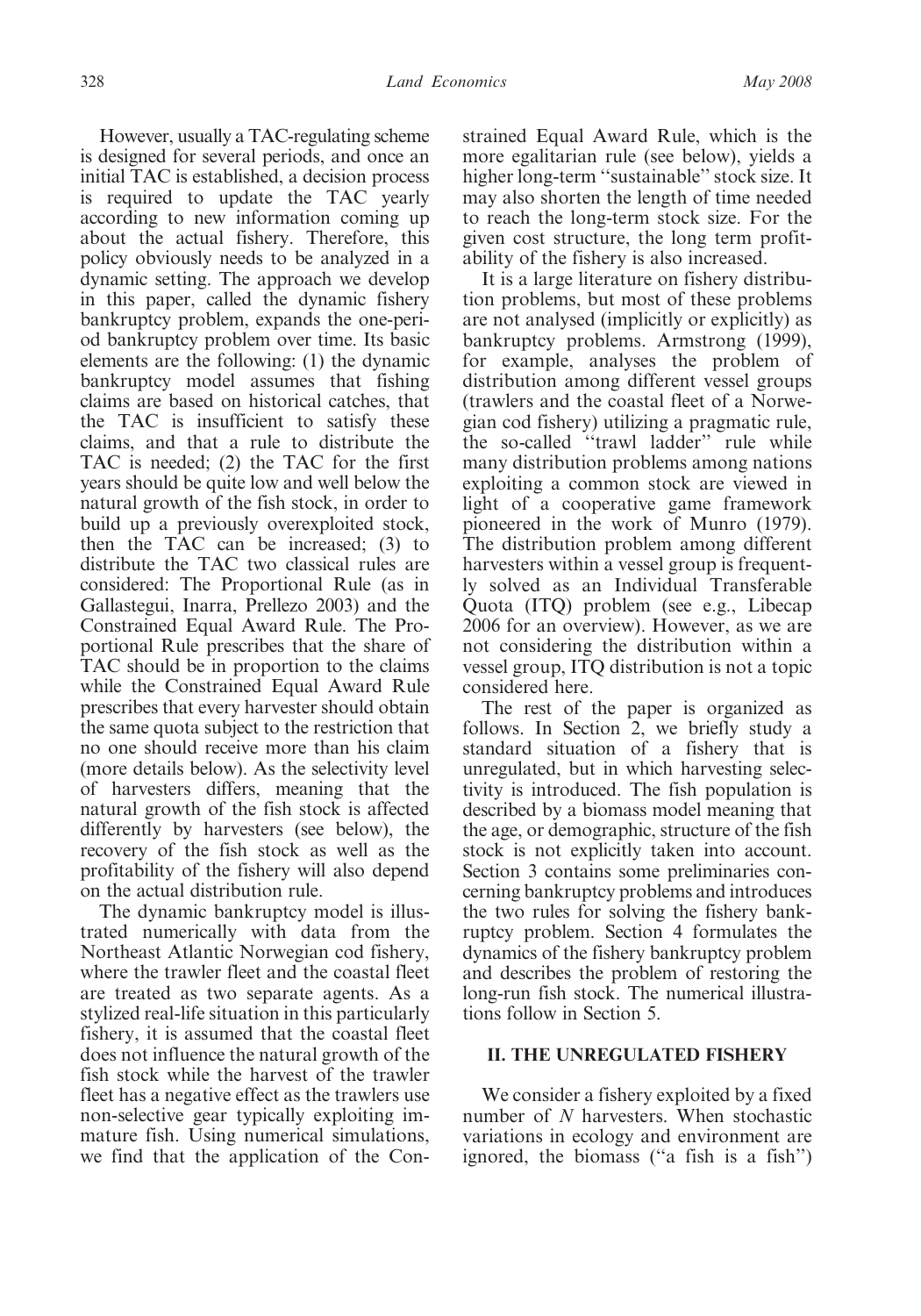growth  $X_t$  at time t may be written as

$$
X_{t+1} = X_t + F(X_t, h_{1,t}, \dots, h_{N,t}) - \sum_{i=1}^{N} h_{i,t},
$$
 [1]

where  $h_{i,t}$  is the harvest of agent i and  $F(X_t, h_{1,t}, \ldots, h_{N,t})$  is the natural growth function, given in a standard humped, density-dependent way (more details below). In addition, the selective level of harvesters generally influences natural growth; that is,  $\partial F/\partial h_{i,t} \neq 0$ . Typically, when an agent uses non-selective gear natural growth will be negatively affected,  $\partial F/\partial h_{i,t}$  < 0. Just to fix ideas, we may think of non-selective technology as gears that take a high proportion of young, or sexually immature (recruited), fish. In our biomass framework this translates into lower natural growth. On the other hand, when only mature fish are caught the fishing gear is selective and harvesting leaves the stock growth less affected (Section 4 provides more details).

The current profit of harvester i may be written as  $\pi_{i,t} = \pi_i(h_{i,t}, X_t)$ . Following the logic of the Schäfer harvesting function (see also the numerical section below), the profit is concave in the harvest while a higher stock improves profitability as the unit harvesting cost becomes lower. Due to unclear and insecure property rights (see, e.g., the classical Gordon 1954), it is assumed that the fishery is myopically exploited, meaning that each agent maximises current profit while taking the stock as given. The own stock effect through harvesting and any possible negative selection effect are therefore not taken into account. For this reason, any strategic interaction between agents is also omitted.<sup>2</sup> Myopic profit maximising yields harvest at time t as a function of the stock at the same time  $h_{i,t} = h_i(X_t)$ , where higher fish abundance means more harvest as lower cost induces more harvesting effort.

The stock dynamics are completed when the (myopic) optimal harvest is substituted into the ecological growth equation [1]:

$$
X_{t+1} = X_t + F(X_t, h_1(X_t), ..., h_N(X_t))
$$
  
- 
$$
\sum_{i=1}^N h_i(X_t).
$$
 [2]

The fish stock therefore grows according to a non-linear first order difference equation, and due to the unregulated nature of the fishery we typically find that the stock becomes lower (possibly interrupted by oscillations, see e.g., May 1976) over time. The myopic nature of the fishery and the selective technology effect govern the stock depletion. In addition, standard reciprocal cost externalities are present so that the harvest of each agent reduces the stock while it increases the cost and reduces the profit of the remaining harvesters. At a given point in time the profitability of fishermen becomes low, the ''sustainability'' of the stock is in danger, and TAC-regulation of the previously unregulated fishery is introduced. Aggregate demand exceeds supply, and we then typically find that and the fishermen claim their historical catches out of a fishing stock which is no longer sufficient to satisfy their aspirations. Consequently, the fishery bankruptcy problem emerges.

## III. THE STATIC FISHERY BANKRUPTCY PROBLEM

There is a significant tradition of analyzing bankruptcy problems in economics. The works by O'Neill (1982) and Aumann and Maschler (1985) inspired a great many papers characterizing the solutions of these problems. Thompson (2003) surveys most of these papers. Formally, the static fishery bankruptcy problem, where the evolvements of harvest and natural growth over time are of no concern, can be formulated as follows (see Gallastegui, Inarra, and Prellezo 2003): let the N number of claimants (fishermen, vessel groups, nations, etc.) be involved in the distribution of a given

 $2$  In harvesting models strategic interaction is usually channelled through the resource stock, resulting in reciprocal cost externalities. Under myopic harvesting, where the stock is treated as exogenous by the exploiters, this type of strategic interaction is therefore ruled out. However, there may also be strategic interaction through the market for fish, but this possibility is not explored in this paper as the fish price is exogenously given (see the numerical section).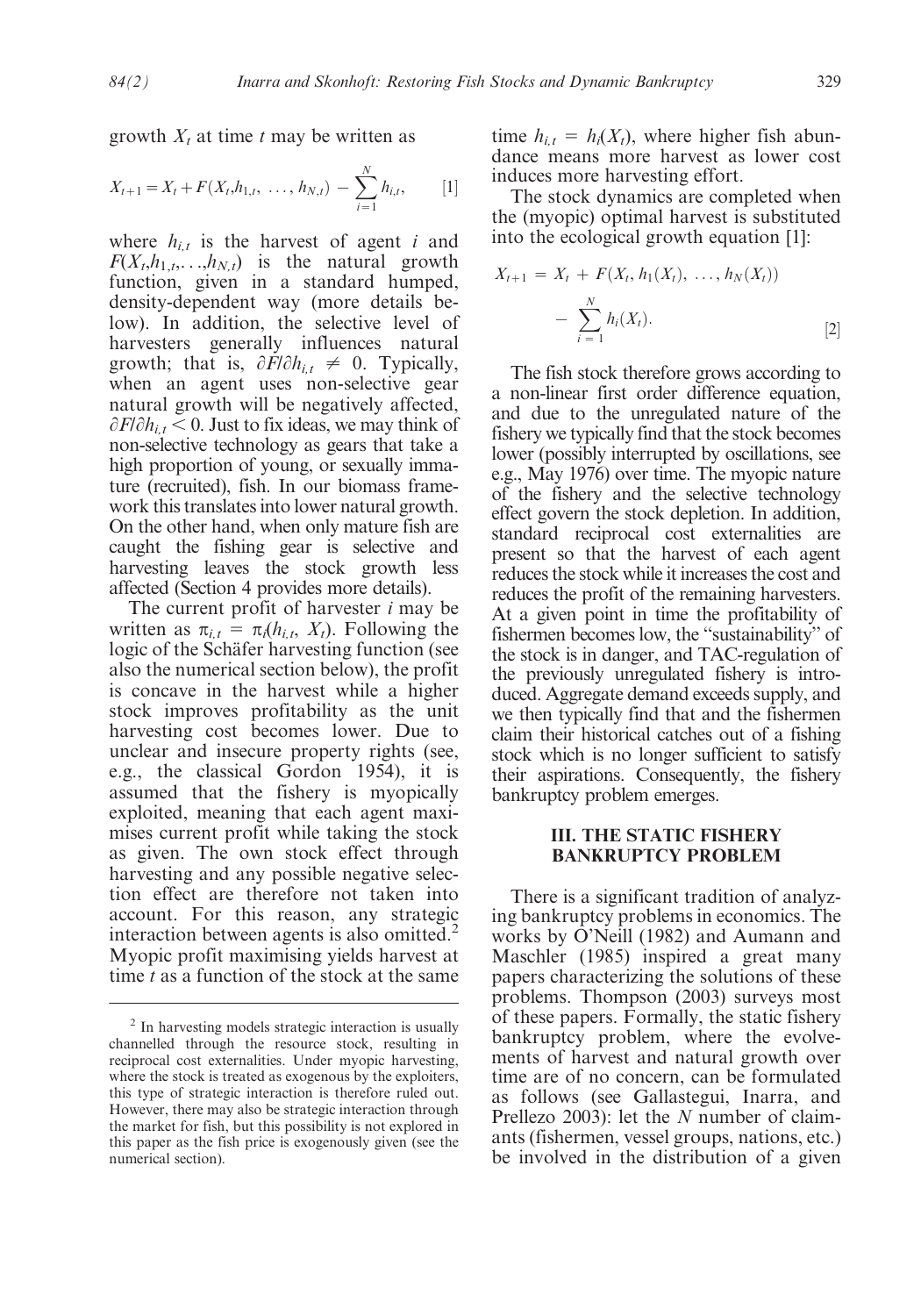TAC. Each harvester claims a share of the TAC equivalent to its historical fishing rights, or catch, denoted by the vector  $\mathbf{h} =$  $(h_1,...,h_N)$  with each  $h_i > 0$  and the total claim as  $\sum_{i=1}^{N} h_i$ . A fishery bankruptcy problem is present when the TAC cannot satisfy the total claim; that is,<br> $\sum_{i=1}^{N} h_i > TAC$ . The pair  $(TAC,h)$  is called a fishery bankruptcy problem.

A rule for solution of a fishery bankruptcy problem is a function  $f$  which assigns to each (TAC, h) a vector  $q = f(TAC, h)$ representing a distribution among agents of the TAC. Hence,  $q_i = f_i(TAC, \mathbf{h})$  is the quota assigned to harvester i. Only division rules with the properties (1)  $0 \le f_i(TAC, \mathbf{h}) \le h_i$ and (2)  $\sum_{i=1}^{N} f_i(TAC, h) = TAC$  are considered. Condition (1) means that no agent should receive a negative quota or more than his claim, while condition [2] states that the entire  $TAC$  is to be allocated among the claimants.

As mentioned, the Proportional Rule and the Constraint Equal Award Rule will be applied to the fishery bankruptcy problem. These two rules have a long tradition in game theory literature, and are the ones most often applied to reallife problems. The Proportional Rule is deeply rooted in law and custom as a division rule, and is frequently used in environmental agreements. For example, when the industrialized countries signed the agreement in 1987 to reduce the amount of ozone-damaging chemicals that they released into the atmosphere, they cut their emissions in proportion to their historical emissions (see, e.g., Perman et al. 2003). This rule asserts that the shares of the TAC should be in proportion to the claims. To put it another way, it equalizes the ratios between claims and awards. The Proportional Rule for a fishery bankruptcy problem is denoted by *PROP*  $(TAC, h)$  and is simply defined as

$$
q_i = \text{PROP}_i(\text{TAC}, \mathbf{h})
$$
  
= 
$$
\frac{h_i}{\sum\limits_{i=1}^N h_i} \text{TAC}; i = 1, ..., N.
$$
 [3]

Pure egalitarianism is a common practice in certain socioeconomic situations, but quite often limitations are established which give rise to ''restricted egalitarian rules.'' The Constrained Equal Award is one of the best known of these restricted egalitarian rules and is commonly used in some financial practices. For instance, oversubscriptions for Initial Public Offerings are often solved via a procedure in which every investor gets the same number of shares with the exception of those investors who have subscribed (and obtain) a smaller number of shares.

The Constrained Equal Award Rule focuses on the amount that each claimant obtains and prescribes that everyone should gain equally subject to the restriction that no one should get more than he is owed. That is, this rule equally divides the TAC among all claimants with the proviso that no claimant receives more than his claim. The Constrained Equal Award Rule for a fishery bankruptcy problem is denoted by  $CEA$  (TAC,h) and defined as

$$
q_i = CEA_i(TAC, \mathbf{h}) = \min\{h_i, \lambda\};
$$
  
\n
$$
i = 1, N \text{ such that } \lambda \text{ solves } \sum_{i=1}^{N} \min\{h_i, \lambda\}
$$
  
\n
$$
= TAC.
$$
 [4]

The computation of this rule is the result of the following sequential process: (1) initially, every agent involved in the bankruptcy problem gets the smallest claim, if this is not possible, then the estate is simply divided by the total number of agents  $(TAC/N)$  in this setting) and the process ends, otherwise, the smallest claimant(s) receive(s) his/their claim and leave(s); (2) starting from the smallest claim, each of the remaining agents gets an additional amount until the second smallest claim is reached, if this is not possible then the (so far) non-distributed estate is equally divided and the process ends, otherwise the second smallest claimant(s) receive(s) his/ their claim and leave(s); (3) the process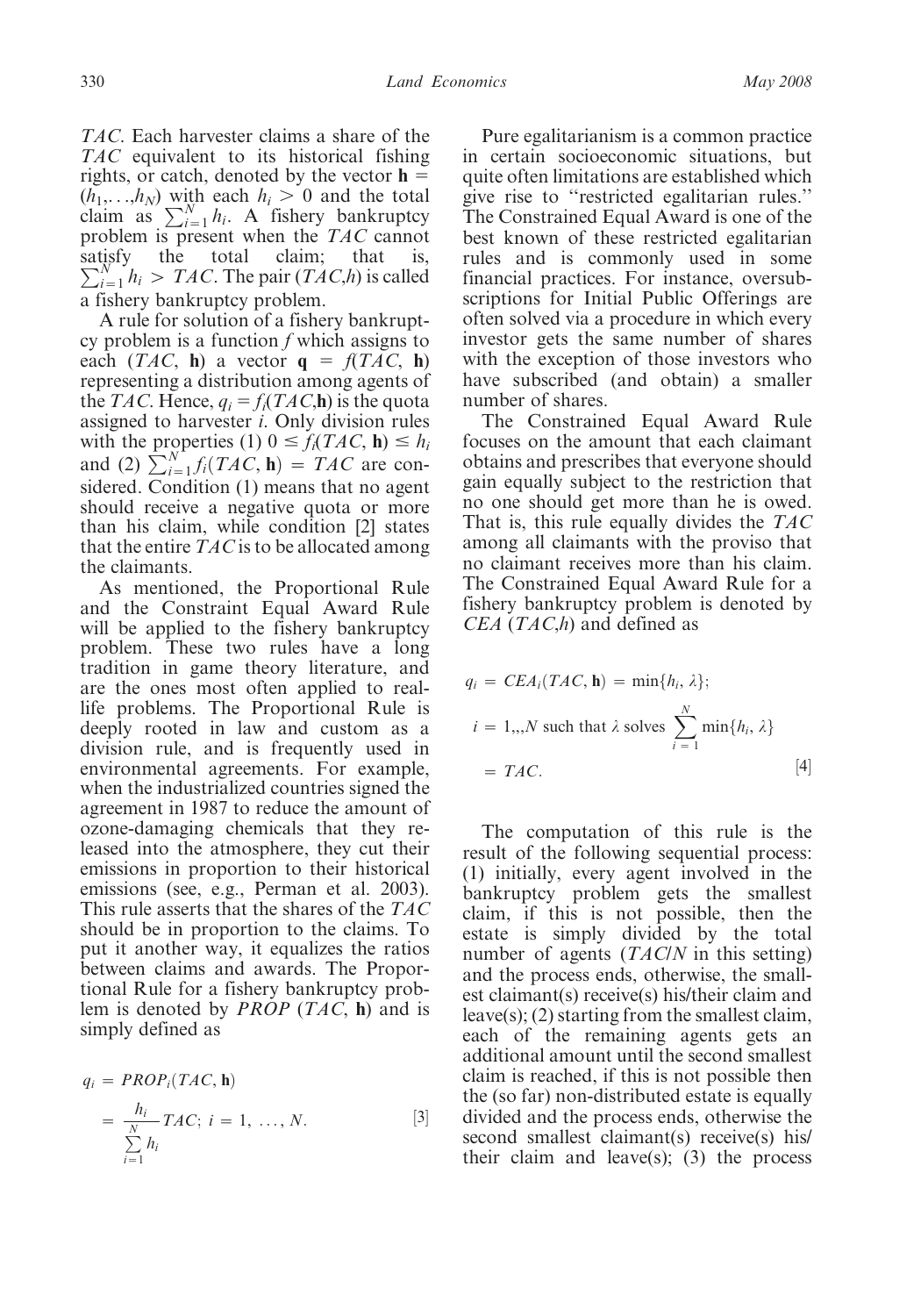continues in this way until the entire estate is distributed.<sup>3</sup>

Notice that the idea of equality underlies both these rules; that is, the Proportional Rule ensures equality of ratios among claimants while the Constrained Equal Award Rule emphasizes equality in their awards. In general, each rule represents an application of certain ethical principles (defined as properties) for solving bankruptcy problems. Apart from the so-called Constrained Equal Losses Rule, these two are the only ones that satisfy the properties of equal treatment, scale invariance and consistency. Moreover, they rule out path independence. Equal treatment requires that agents with identical claims should obtain identical quotas. Scale invariance implies no influence of the units in which the estate and the claims are measured on the shares assigned. Composition means that a when a bankruptcy problem is equivalent to the sum of two partial bankruptcy problems, then its solution should coincide with the sum of the solutions to those two partial bankruptcy problems. Path independence is a property that applies to situations where after solving a bankruptcy problem it turns out that the amount of the estate falls short of what was expected. When this happens, the property of path independence requires that if the claims were substituted by the shares initially assigned and the rule were reapplied to this problem, then the solution reached should be equal to the solution derived from a new bankruptcy problem with the initial claims and the reduced estate. Consistency implies that once a solution has been agreed upon, no group of agents should be willing to reply the rule to the reduced problem (Herrero and Villar  $2001$  gives more details). $\frac{4}{3}$ 

## IV. BUILDING UP THE FISH STOCK: THE DYNAMIC PROBLEM

As already indicated, the stock dynamics depend not only on the size of the TAC established in each period  $t$ , henceforth  $TAC<sub>t</sub>$ , but also on the particular distribution rule through the selective level of the harvesters. These two aspects become apparent from the stock growth equation [1] rewritten as

$$
X_{t+1} = X_t + F(X_t, q_{1,t}, \ldots, q_{N,t}) - TAC_t, \quad [5]
$$

and where the individual quota  $q_{i,t}$ , with  $\stackrel{N}{\leftarrow}$  $\sum_{i=1}^{n} q_{i, t} = TAC_t$ , generally differs according to the distributional rules of the  $TAC_t$ .

To build up a previously overexploited stock, the resource manager typically determines that the  $TAC_t$  should be quite low in the beginning so that natural growth strongly dominates harvest. It should then increase successively until the stock reaches the long-term socially desirable level, based on economic and ecological consider-

<sup>&</sup>lt;sup>3</sup> The Constrained Equal Award rule computation may be illustrated with an example where we consider four harvesters with the claims  $h_1 = 100$ ,  $h_2 = 200$ ,  $h_3 =$ 300, and  $h_4 = 400$ , and  $TAC = 800$ . In step (1) each agent gets 100 and harvester 1 leaves. In step (2) agents 2, 3, and 4 complete their payoff up to 200 and agent 2 leaves. In step (3) agents 3 and 4 cannot complete the third smallest claim, hence the non distributed estate, i.e., 100, is divided equally between them, completing the amount they are already given. Therefore, the CEA allocation will be  $q_1$  = 100,  $q_2 = 200$  and  $q_3 = q_4 = 250$ .

<sup>4</sup> While the two rules to be applied satisfy the same set of properties they are, however, distinguished by one property, called exemption, which is of interest for the fishery bankruptcy problem. This property establishes that whenever the claim of an agent is smaller than the equal division of the estate, the rule should guarantee the full claim to that agent. Formally this property is defined as follows: If  $q_i \leq TAC/N$  then  $f_i(TAC/N) = q_i$ . As indicated by Herrero and Villar (2001), this property is consistent with the principle of ''progressivism'' according to which those agents with a small claim should actually be exempted from being rationed. It is immediately apparent that exemption is not satisfied by the Proportional Rule but is satisfied by the Constrained Equal Award Rule. The rationale of the exemption principle reflects the idea that small claimants are not so responsible for the overexploiting of the fish stock as big claimants since if all harvesters had small claims then there would not be a fishery bankruptcy problem.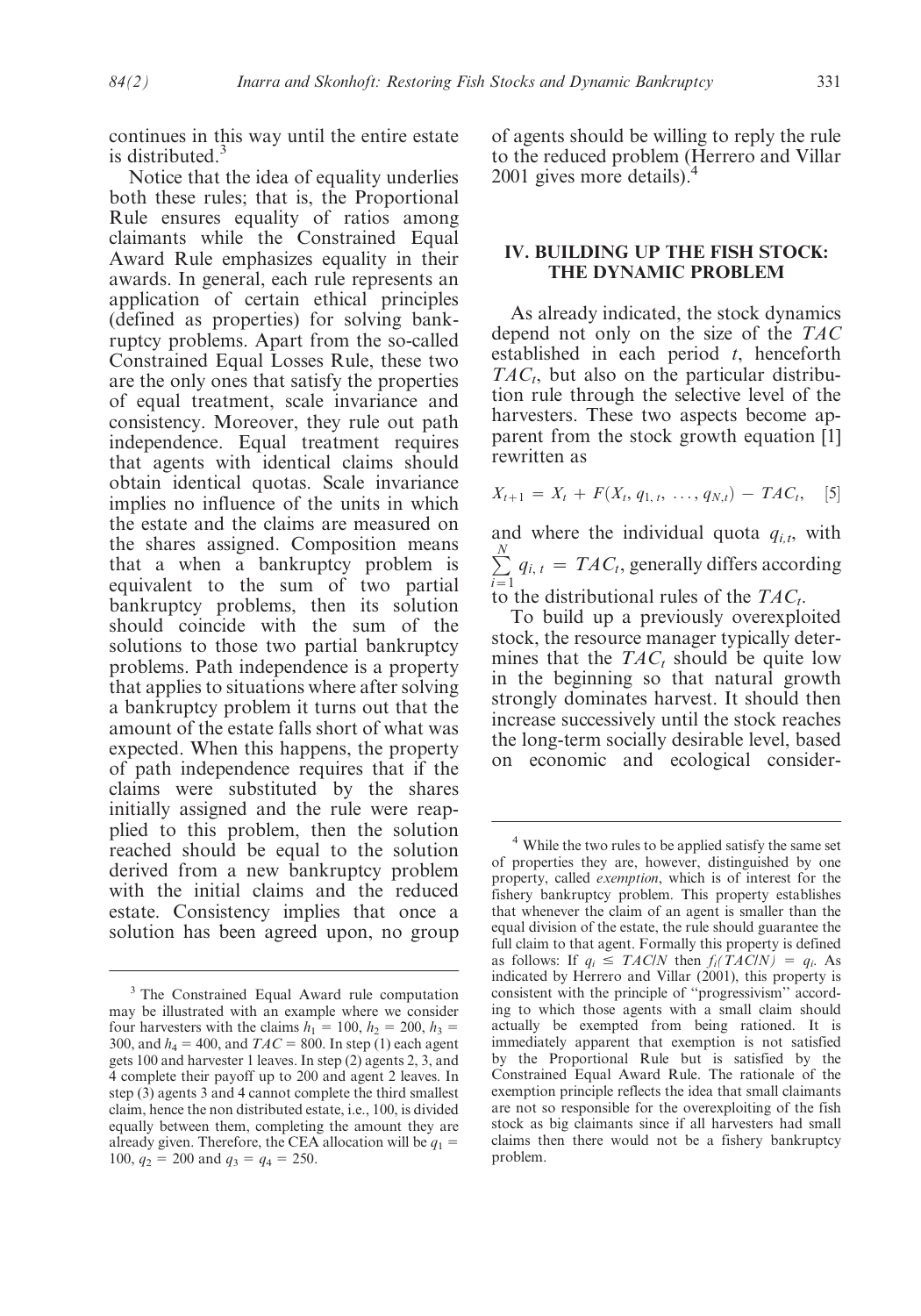ations.<sup>5</sup> Therefore, the harvesting strategy is formulated so that the time sequence of the TAC<sub>t</sub> follows the pattern  $TAC_{t-1} \leq TAC_t$ for  $t = 1, \ldots, T^*$ , where  $T^*$  is number of years before the long-term socially desirable steady-state stock level  $X^*$  and  $TAC^*$  are reached. In what follows, the so-called proportional threshold harvesting strategy is used to determine the sequence of  $TAC_t$ . In a generalized framework with uncertainty and uncertain stock estimates, Lande, Saether, and Engen (1997) argue that this harvesting strategy has some desirable properties.6 The resource managers in Hilborn and Walters (1992) and Homans and Wilen (1997), among others, also apply this harvesting strategy.

According to the proportional threshold harvesting strategy, a fixed fraction of the surplus stock over a certain minimum level, the threshold, should be harvested every year:

$$
TAC_t = \max[0, b(X_t - X_{\min})], \qquad [6]
$$

where  $X_{\text{min}} > 0$  is the threshold level, while  $b > 0$  is the proportional factor. It is assumed that the values of b and  $X_{\text{min}}$  are scaled such that (1)  $(X_t - X_{\min}) > 0$  holds,

and (2)  $X_t$  increases over time  $t = 1, \ldots, T^*$ . Therefore,  $TAC_t$  also increases over time.

To analyse how the different distribution rules affect the stock growth [5] and the steady-state, the technology, or the selective level, of the harvesters, must be known. As already mentioned, non-selective technology may be thought of in terms of gears that take a high proportion of sexually immature fish, while the fishing that catches basically mature fish can be seen as more selective. In some fisheries, we find that small-scale coastal vessels using passive catch gear like trolls take mature fish while trawlers often take a high proportion of young fish. Recent evidence from the North Atlantic cod fishery is an example on this (Norges Naturvernforbund 2006, and see numerical illustration below). However, as pointed out by one of the referees, the situation may be different in temperate and tropical waters where juveniles tend to be inshore, while there tend to be more mature fish and less biodiversity offshore.

The degree of selectivity may, however, also be viewed from another angle. Over the last two decades or so there has been concern about the impact of towed gears such as trawls and dredges on benthic habitats and organisms. The reasons are that benthic habitats provide refuge for juvenile fish, and the associated fauna comprise important food sources for demersal fish (see, e.g., Pilskaln, Churchill, and Mayer 1998; Engel and Kvitek 1998; Jackson et al. 2001, but also the overview in FAO 2004 and the references therein). Therefore, based on possible habitat de-

 $5$  The social planner solution is in most instances guided by the goal of maximizing present value harvesting profit. Clark (1990) analyzes factors affecting the longterm steady-state as well as the dynamics leading to the steady-state. The dynamics will typically be of the saddlepoint type, which will generally be different from the proportional threshold harvesting strategy (see main text

below).<br><sup>6</sup> They find, for example, that for populations of species with moderately stochastic and moderate, or even high, uncertainty in population estimates, proportional threshold harvesting results in higher average and cumulative harvests than other strategies. The threshold harvesting strategy also produces a lower risk of population extinction, or collapse, compared to the other classical harvesting strategies considered. These classical strategies are: (1) constant harvesting, (2) proportional harvesting, and (3) threshold harvesting. It should be noted that none of these strategies, or indeed the proportional threshold harvesting strategy, is ''efficient'' in a traditional economic sense (cf. the above footnote). However, the proportional threshold strategy may, depending on the parameter values (see the main text below), mimic a saddle point path quite closely.

<sup>&</sup>lt;sup>7</sup> The time evolvement of  $TAC_t$  and the time  $T^*$  for approaching the steady-state will for obvious reasons depend on the parameter values  $b$  and  $X_{\text{min}}$ . A high  $b$ value, ceteris paribus, may lead to a fast approach to the steady-state accompanied by a low stock size and a low long-run  $TAC^*$ , while a high  $X_{\text{min}}$ -value typically works in the direction of a high steady-state stock size. The value of these parameters may therefore also govern a trade-off between short term and long-term profitability of the regulated fishery in the restoration process (see numerical section).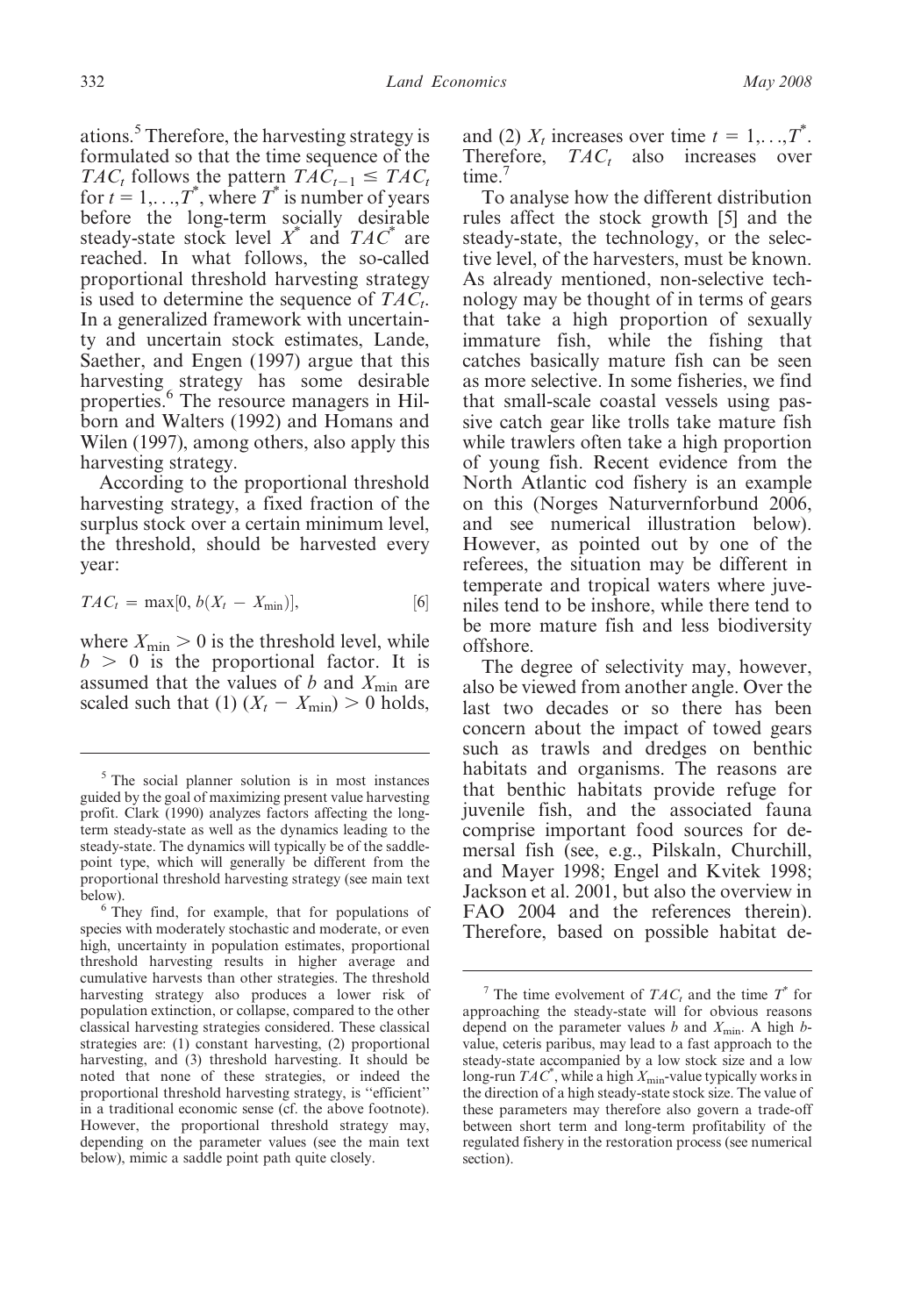struction, trawlers may be considered as non-selective. $\delta$ 

In our biomass framework, the degree of selectivity may be modelled as if fishing activity affects the natural growth of the fish stock either through the growth rate or through the carrying capacity, where habitat degradation is typically channelled through carrying capacity. In what follows, we have chosen to model it through the growth rate and we use the functional form applied by Escapa and Prellezo (2003). Within this framework, the difference between the "net" and "gross" intrinsic growth rates become crucial and is contingent upon two factors: the degree of selectivity and the distribution of the harvest  $q_{i,t}$ . More specifically, in our biomass model the net intrinsic natural growth rate is defined as

$$
\tilde{r}_t = r + 1 - \sum_{i=1}^{N} \alpha_{i,t} \gamma_i, \tag{7}
$$

where r is the gross intrinsic rate,  $\alpha_{i,t} = q_{i,t}/t$  $TAC<sub>t</sub>$  is the catch proportion of harvester i so that  $\sum_{i=1}^{N} \alpha_{i,t} = 1$  for all  $t = 1,...,T$  (and for both distributional rules), and  $\gamma_i \ge 1$ measures the degree of gear selectivity among the harvesters. If the fishing technology of all harvesters hypothetically is selective and  $\gamma_i = 1$ , the net and gross growth rates coincide. Otherwise, the net rate will be below the gross rate.

When the standard logistic natural growth function with  $K$  as the carrying capacity is used, the natural growth becomes

$$
F(X_t, q_{1, t}, \ldots, q_{N, t}) = \tilde{r}_t X_t (1 - X_t/K), \quad [8]
$$

while the population growth follows as

$$
X_{t+1} = X_t + \left[r + 1 - \sum_{i=1}^{N} \alpha_{i,t} \gamma_i\right] X_t (1 - X_t/K)
$$
  
-  $b(X_t - X_{\min}),$  [9]

<sup>8</sup> Several environmental groups have demanded an international moratorium on bottom trawling because of seabed ecosystem destruction. But the proposal did not win consensus amongst the delegates taking part in a U.N. conference on fish stocks spring 2006 (http://www. illegal-fishing.info/).

when inserting equations [6] (with  $X_t$  –  $X_{\text{min}} > 0$ , [7] and [8] into [5]. From [9] it is apparent that a TAC-distribution that allocates more of the catch to harvesters with more selective gear, ceteris paribus, will yield a higher natural growth, and hence, in subsequent steps, a higher stock and  $TAC_t$ . Consequently if, say, harvesters with the largest historical claims also utilize a highly non-selective technology, the Constrained Equal Awards Rule will lead to a faster recovery of the fish stock than the Proportional Rule, at least in the very beginning.

The selectivity levels of the harvesters influence the steady-state natural growth through  $\tilde{r}^* = r + 1 - \sum_{r=1}^{N}$  $i=1$  $\alpha_i^* \gamma_i$ . Therefore, not surprisingly, we find that the rule that distributes the highest proportion of the catch to harvesters with more selective gear also yields a higher natural growth in the steady-state.<sup>9</sup> As the threshold harvesting strategy implies a fixed harvesting schedule for both distributional rules, the steady-state stock  $X^*$  and harvest  $TAC^*$  are also higher with the rule that distributes the highest proportion of the catch to harvesters with more selective gear.<sup>10</sup> However, whether or not the rule that produces the largest equilibrium stock yields a higher equilibrium profit (or rent) of the fishery depends crucially on the cost and price structure of the

SET that

\n
$$
X^* = \frac{K(\vec{r}^* - b) + \sqrt{K^2(\vec{r}^* - b)^2 + 4\vec{r}^*bK X_{\text{min}}}}{2\vec{r}^*}
$$
\nand

\n
$$
\tilde{r}^* = r + 1 - \sum_{i=1}^N \frac{q_i^* \gamma_i}{b(X^* - X_{\text{min}})}
$$

with  $q_i^*$  determined by the distribution rule and  $\stackrel{N}{\leftarrow}$  $\sum_{i=1}^{N} q_i^* = b(X^* - X_{\min}).$ 

<sup>&</sup>lt;sup>9</sup> In the two agents case where  $\alpha_1^* + \alpha_2^* = 1$ , we find  $d\tilde{r} = (\gamma_2 - \gamma_1) d\alpha_1^*$  (or  $d\tilde{r} = -(\gamma_2 - \gamma_1) d\alpha_2^*$ ). In the three (or more) agents case, we have to be more specific. If, say, the proportion to agent 1 increases at the expense of an equal reduction of the other two, it turns out that the change may be written as  $d\tilde{r} = [0.5(\gamma_2 + \gamma_3) - \gamma_1]d\alpha_1^*$ . Therefore, in this case the "net" intrinsic growth rate and the natural growth increase if the selectivity level of agent 1 is below that of the weighted average of the two other agents.

 $10$  Analytically, the steady-state stock size is determined jointly by equations [7] and [9] (when  $X_{t+1} = X_t$ ) such that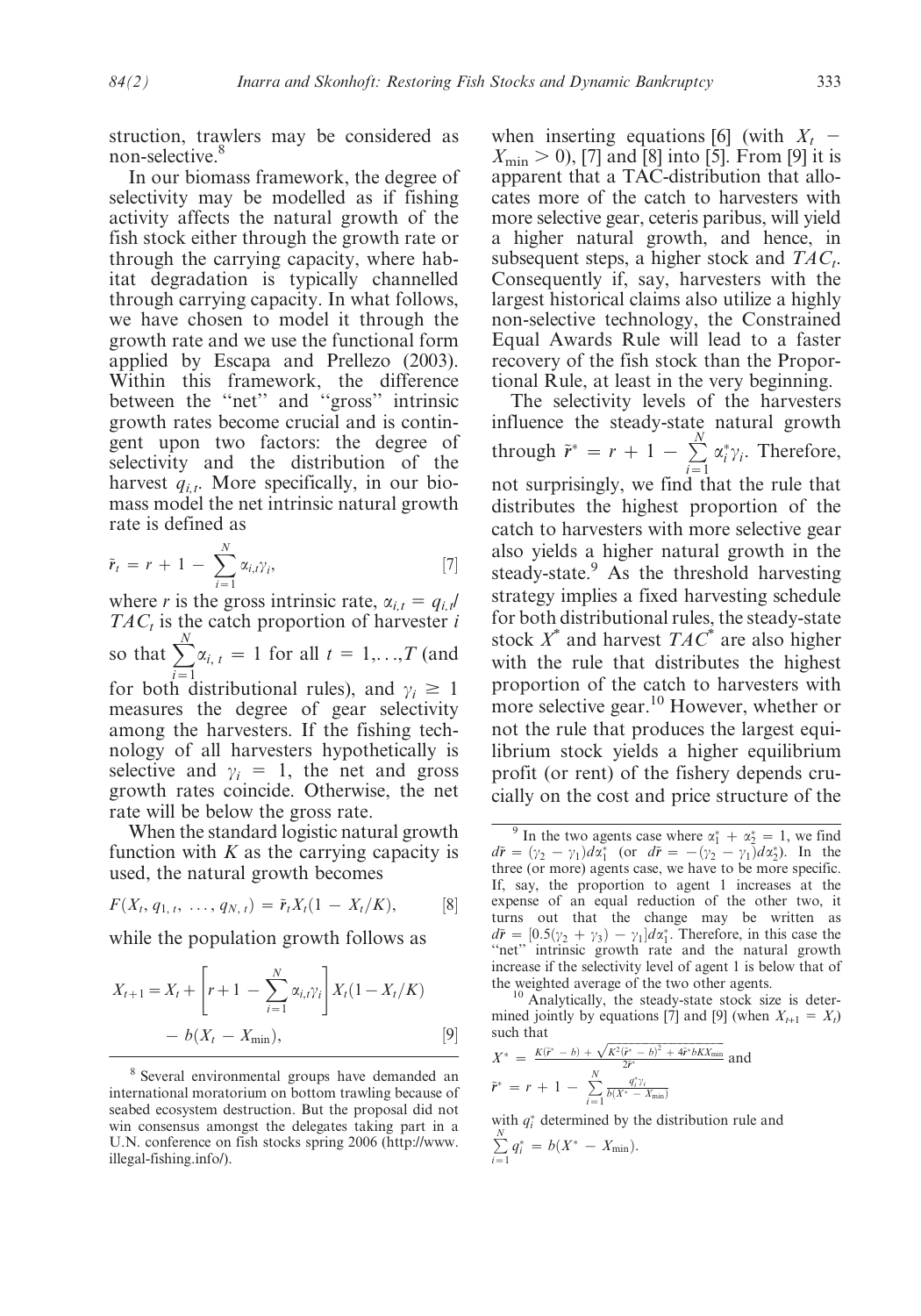fishing fleet. Hence, we may have a situation where the Constrained Equal Award Rule restores the fish stock faster than the Proportional Rule while at the same time the profitability is lower. On the other hand, if the harvesters with the largest historical catch utilise the least selective gear and at the same time operate less efficiently, the application of the Constrained Equal Awards Rule may be in the interest of all harvesters (more details below).

## V. NUMERICAL ILLUSTRATION

#### Data and Specific Functional Forms

The model will now be illustrated numerically with data that fit the North-East Atlantic Norwegian cod fishery in a stylized way. The Northeast Atlantic cod stock is managed jointly by Norway and Russia, and the division of the catch has been roughly fifty-fifty in recent years. The entire Russian quota is fished by trawlers, while the coastal fleet plays an important role on the Norwegian side (see Armstrong 1999). In what follows, however, we are not concerned with the catch taken by the Russian fleet; only the landings of the Norwegian vessels and the division between trawlers and the coastal fleet are considered. Over the last few years, trawlers have been the largest harvesters, accounting for just under 70% of the total Norwegian catch. Since 1989, the total catch of these two vessel groups has been regulated because of previous stock depletion and low profitability: precisely the mechanism described above (Section 2).

We consider the trawlers and the coastal fleet as two separate agents, and hence we analyse the distributional rules with only two claimants,  $N = 2$ .<sup>11</sup> The fishing techniques of the trawlers and the coastal

vessels are different: the coastal fleet utilizes passive catch gear, while the trawlers utilize active gear (see also above). The areas of fishing activity are also different as the trawlers operate in areas well away from the coast. For these two reasons, the trawlers catch fish of smaller size than the coastal fleet, and while the trawlers harvest mainly immature individuals; the coastal fleet harvests a much higher proportion mature fish. In 2004, for example, the harvest proportion of cod above 2.5 kg was about 50% for the coastal fleet and only 15% for the trawlers.<sup>12</sup> As a stylised situation, it is assumed that the fishing technology of the coastal fleet does not influence the natural growth of the cod stock at all; that is,  $\gamma_1 = 1$ for the coastal fleet while  $\gamma_2 > 1$  for the trawler fleet (Table 1). $^{13}$ 

The harvest of both groups is governed by the Schäfer function  $q_{i,t} = \theta_i E_{i,t} X_t$  with  $E_{i,t}$  as the effort used (number of vessels), and  $\theta_i$  as a productivity parameter (catchability coefficient). The current profit reads accordingly  $\pi_{i,t} = (p_i - c_i/\theta_i X_t)q_{i,t}$  where  $p_i$  is the catch (ex vessel) price, which generally differs from one group of vessels to another but is assumed here to be given and fixed over time, and  $c_i$  is the unit vessel operating cost, also assumed fixed.<sup>14</sup>

The baseline parameter values are given in Table 1. Following Armstrong (1999), the economic and technological data applied are for average trawl and coastal vessels. The catch price is higher for the

 $11$  This fits the reality of the Norwegian cod fishery as the cod TAC, in a first step, is distributed between these two fleet groups. In the next step the total trawler quota is distributed among the trawler vessels (partly based on ITQ), while the total coastal quota is distributed among the different coastal vessels (partly based on ITQ, but also historical catches, Armstrong 1999). See also the introductory section.

<sup>&</sup>lt;sup>12</sup> For the trawler fleet, the large cod proportion landed over the last years has been 8% (1999), 8% (2000), 9% (2001), 11% (2002), 14% (2003) and, as mentioned in the main text, 15% in 2004. The large cod proportion has hence increased somewhat during this period. For the coastal fleet, these proportions have been 58% (1999), 62% (2000), 61% (2001), 60% (2002), 54% (2003) and 51%

<sup>&</sup>lt;sup>13</sup> That the technology of the coastal fleet does not affect the natural population growth is obviously somewhat unrealistic (cf. also the above mentioned catch data). However, it is the variation in the selective parameters that basically influences the results.

<sup>&</sup>lt;sup>14</sup> However, notice that this specification of the harvesting function yields no meaningful solution under myopic profit maximising exploitation as the solution demands a decreasing effort use effect (Section 2).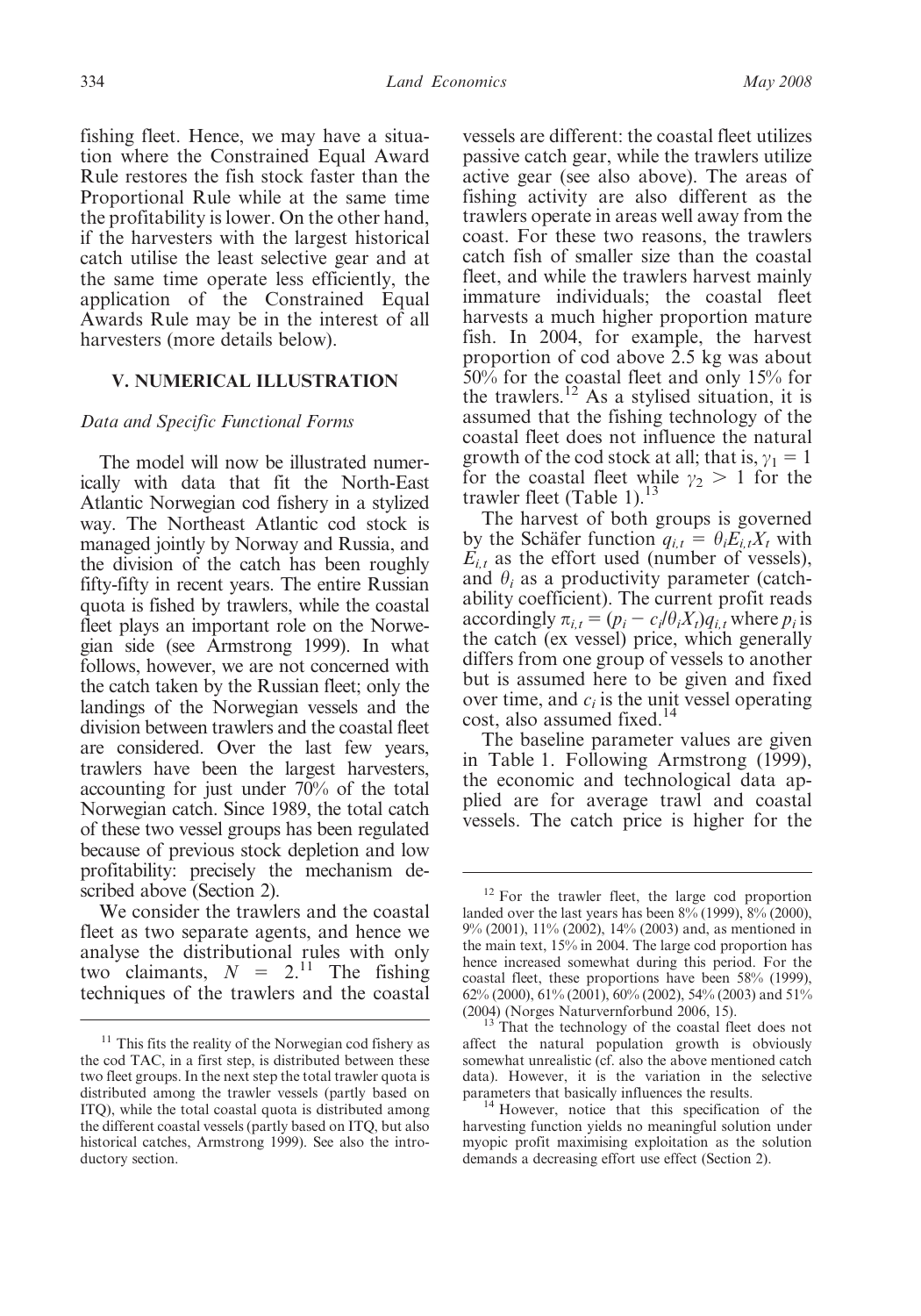| Parameter        | Parameter Description                      | Value                         |  |
|------------------|--------------------------------------------|-------------------------------|--|
| r                | "Gross" intrinsic growth rate              | 0.50                          |  |
| K                | Carrying capacity                          | $5,000$ $(1,000$ tonnes)      |  |
| $\gamma_1$       | Coastal fleet selectivity parameter        | 1.0                           |  |
| $\gamma_2$       | Trawler fleet selectivity parameter        | 1.3                           |  |
| $X_{\min}$       | TAC threshold level                        | 900 (1,000 tonnes)            |  |
| $\boldsymbol{b}$ | TAC proportional factor                    | 0.5                           |  |
| h <sub>1</sub>   | Historical fishing rights of coastal fleet | $210(1,000 \text{ tonnes})$   |  |
| h <sub>2</sub>   | Historical fishing rights of trawlers      | 390 (1,000 tonnes)            |  |
| $p_1$            | Coastal fleet harvesting price             | 8.6 (mill NOK/1,000 tonnes)   |  |
| $p_2$            | Trawler fleet harvesting price             | $7.6$ (mill NOK/1,000 tonnes) |  |
| c <sub>1</sub>   | Coastal fleet harvesting cost              | 1.5 (mill NOK/vessel)         |  |
| c <sub>2</sub>   | Trawler fleet harvesting cost              | 18.8 (mill NOK/vessel)        |  |
| $\theta_1$       | Coastal fleet catchability coefficient     | $0.0011$ (1/coastal vessel)   |  |
| $\theta_2$       | Trawler fleet catchability coefficient     | $0.0066$ (1/trawl vessel)     |  |
| $\delta$         | Discount rent                              | 0.05                          |  |

TABLE 1 BASELINE VALUES, PRICES AND COSTS, ECOLOGICAL PARAMETERS, AND OTHER PARAMETERS

coastal fleet than the trawlers due to the different size of the fish, but also due to different quality and degree of refinement of the products delivered. The effort cost and productivity parameter also differ, and as a consequence, the unit harvesting cost differs. Under the baseline assumptions, the unit cost ratio is  $(c_1/\theta_1 X_t)/(c_2/\theta_2 X_t) = 0.53$ . Hence, the unit cost of the trawler fleet is close to double that of the coastal fleet. However, it should be noted that part of this difference is due to the fact that the trawler fleet is only allowed to operate in areas far from the coast. The income and cost structure imply always that the regulation, or rationing, of the harvesters is effective in the short term; that is, a higher quota yields a higher profit and induces more fishing effort among both groups. The biological data follow Eide (1993) and Armstrong (1999) while the selectivity parameters are based on Escapa and Prellezo (2003). We find that the net intrinsic growth rate is  $\tilde{r}_t = \tilde{r}^* = r + 1 - 1 = 0.50$ if the whole  $TAC_t$  is (hypothetically) allocated to the coastal fleet and allocated to the coastal fleet  $\tilde{r} = \tilde{r}^* = r + 1 - 1.30 = 0.20$  if the whole quota is (hypothetically) allocated to the trawler fleet.

As some of these parameter values (especially the selectivity parameters) are highly uncertain, the numerical analysis is also carried out under different assumptions. Different values for the parameter governing the  $TAC<sub>t</sub>$  evolvement are also used. In the baseline scenario we apply  $b =$ 0.5, meaning that 50% of the surplus threshold level stock is harvested every year. The threshold stock level is  $X_{\text{min}} =$ 900 (tonnes) while the initial stock size is set to  $X_0 = 1,000$  (tonnes). We assume that the claims based on the historical catch are  $h_1 =$ 210 for the coastal fleet and  $h_2 = 390$  for the trawlers. Therefore, the historical fishing proportions are 0.35 and 0.65 for the coastal fleet and the trawler fleet, respectively. Finally, to calculate the present-value profit, the discount rent is assumed to be fixed and 5%,  $\delta = 0.05$ .

#### Results

Table 2 reports the results for the Proportional Rule, where the harvesting proportion is 0.35 for the coastal fleet and 0.65 for the trawler fleet all the time. Therefore, under this rule, the net intrinsic natural growth rate is fixed over time, and is  $\tilde{r}_t = \tilde{r}^* = 0.305$ . For the baseline parameter values, the steady-state stock  $X^*$  will be well below that of  $\tilde{X}^{msy} = 2,500$  while the steady-state  $TAC^*$  never reaches the previous level of 600. The bankruptcy problem is therefore present also after the restoration period and once the steady-state is reached. It takes 15 years to reach the steady-state, which is approached smoothly. The steadystate profit becomes 2,105 (million NOK).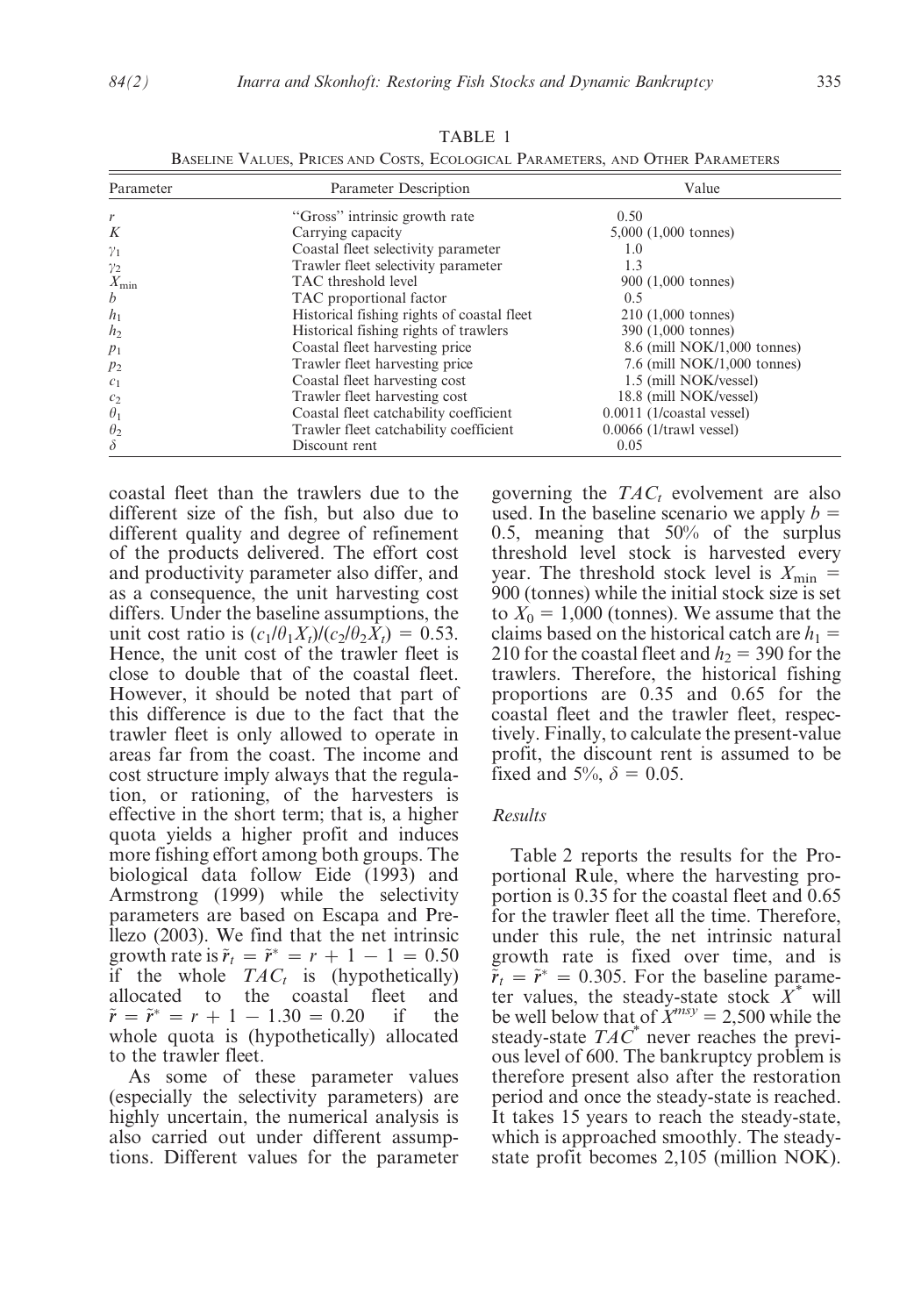| PROPORTIONAL RULE             |                                                       |                                                         |                                 |                                                                                                                                            |                           |  |  |
|-------------------------------|-------------------------------------------------------|---------------------------------------------------------|---------------------------------|--------------------------------------------------------------------------------------------------------------------------------------------|---------------------------|--|--|
|                               | Baseline<br>Assumptions;<br>$b = 0.5, \gamma_2 = 1.3$ | Alternative TAC-<br>Setting; $b = 0.8$ ,<br>$v_2 = 1.3$ | Alternative TAC-<br>$v_2 = 1.3$ | Alternative Technology Alternative Technology<br>Setting; $b = 0.3$ , Trawler Fleet; $b = 0.5$ , Trawler Fleet; $b = 0.5$ ,<br>$v_2 = 1.5$ | $\gamma_2 = 1.15$         |  |  |
| $\chi^*$<br>TAC<br>$T^*$      | 1,553<br>326<br>15                                    | 1,259<br>287<br><sub>(</sub>                            | 2,145<br>373                    | 1,223<br>162                                                                                                                               | 1,835<br>467<br>16        |  |  |
| $\pi^*$<br>$PV_1$<br>$PV_{2}$ | 2,105<br>14,075<br>19,394                             | 1,753<br>12,875<br>16,934                               | 2,564<br>14,977<br>21,663       | 976<br>7,003<br>9,117                                                                                                                      | 3,124<br>20,248<br>28,755 |  |  |
| PV                            | 33,470                                                | 29,809                                                  | 36,640                          | 16,120                                                                                                                                     | 49,003                    |  |  |

TABLE 2

*Notes*: Steady-state stock size X<sup>\*</sup> (1,000 tonne biomass), steady-state  $TAC^*$  (1,000 tonne biomass), time before steady-state  $T^*$  is reached (years), steady-state profit  $\pi^*$  (million NOK), present-value profit coastal fleet  $PV_1$ , trawler fleet  $PV_2$  and total present-value profit PV (million NOK).

The table also shows the present-value profit, which is calculated for a 40-year time horizon; that is, the 15-year restoration period and an additional 25 years of equilibrium fishing. Figure 1 demonstrates in more detail the profitability expansion path during the restoration period together with profit shares. The profit share of the coastal fleet is around 0.4 and decreases modestly over time as the cost-price ratios of the two fleets change unevenly during the period of stock expansion.

Table 2 also reports results under alternative assumptions for the TAC-setting process (b shifts) as well as for more and less selective harvesting technology assumptions for the trawler fleet ( $\gamma_2$  shifts). Not surprisingly, the steady-state stock size and the  $TAC^*$  become lower and the restoration process takes a shorter time when b shifts up. Profitability also falls. A less selective technology for the trawler fleet yields much the same results except that the restoration process is more modestly affected. Notice also the strong profitability effect and the negative spill-over effect to the coastal fleet, that is, a less selective technology not only hurts the trawler fleet but also badly hurts the coastal fleet and a significant social loss becomes apparent. Therefore, the external cost of the less selective trawler fleet technology is of great importance.

Table 3 reports the results for the Constraint Equal Award Rule. Under the baseline TAC-setting and technology assumptions, the steady-state settles down

after  $T^* = 13$  years without reaching the historical harvesting claim of the coastal fleet of 210 (1,000 tonnes). The steady-state harvesting proportions are hence 0.50 of both fleets. As a consequence, the net intrinsic natural growth rate of the fish stock is always higher under this rule than under the Proportional Rule, and the steady-state net intrinsic growth rate is  $\tilde{r}^* = 0.350$ . Compared to the baseline solution of the Proportional Rule, the steady-state stock size X\* and the  $TAC^*$ are thus also higher. Moreover, the time pattern of the restoration process yields a higher yearly total profit than that of the Proportional Rule (Figure 1). Both more fish at a lower unit harvesting cost and a lower external cost due to the different fleet composition work in this direction. However, while the profit of the coastal fleet becomes significantly higher, trawler fleet profitability decreases slightly. Also under this rule, the profit share of the coastal fleet decreases during the restoration period (Figure 1).

When changing the TAC-setting by shifting  $b$ , we find that the patterns are very much as under the Proportional Rule. The time for reaching the steady-state is seven years when  $b$  shifts up and the profitability of both fleets decreases, while it is 19 years accompanied by more profit for the downward shift. A less selective technology of the trawler fleet also results here in a substantial fall in the profitability of both fishing groups. However, the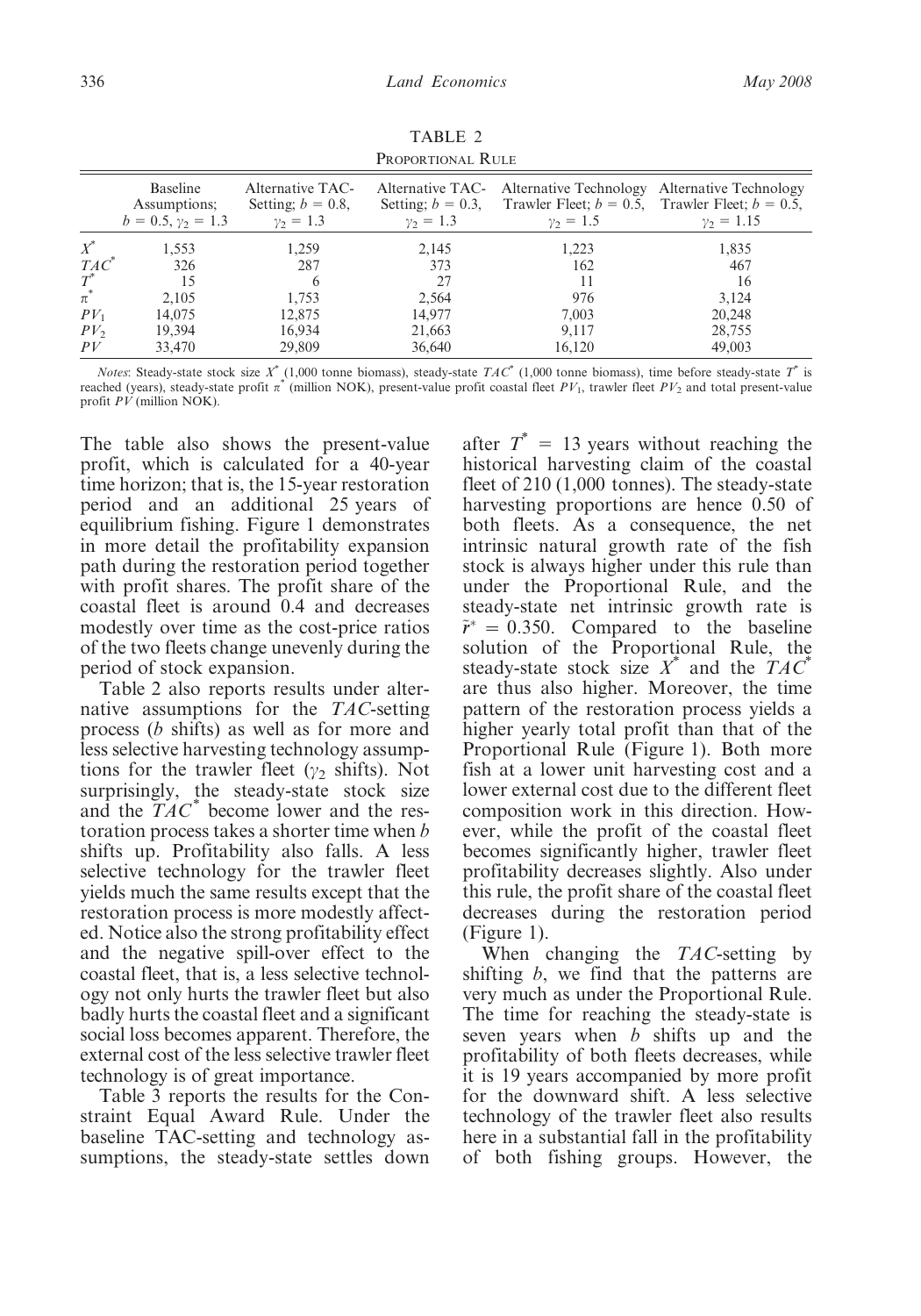

FIGURE 1

TIME PATH (NUMBER OF YEARS), TOTAL PROFIT, AND PROFIT SHARES UNDER THE PROPORTIONAL RULE (PROP) AND THE CONSTRAINED EQUAL AWARD RULE (CEA)

profitability of the trawler fleet is now observed to be higher than under the Proportional Rule as the present value profit is 11,268 (million NOK) compared to 9,117. While the trawler fleet obtains a lower harvesting proportion than under the Proportional Rule, better natural growth conditions under the more egalitarian Constraint Equal Award harvesting Rule hence more than compensate for the loss of harvesting rights. Therefore, this example produces a result where the application of the Constrained Equal Award Rule is in the interest of all claimants.

# VI. CONCLUDING REMARKS

FAO statistics demonstrate that many of the world's fish stocks are depleted, many are overexploited, and only a small part of fishery resources may said to be in a healthy condition. Various types of quota systems

TABLE 3 CONSTRAINED EQUAL AWARD RULE

|                    | Baseline<br>Assumptions;<br>$b = 0.5, \gamma_2 = 1.3$ | Alternative TAC-<br>Setting; $b = 0.8$ ,<br>$\gamma_2 = 1.3$ | $v_2 = 1.3$  | Alternative TAC- Alternative Technology Alternative Technology<br>Setting; $b = 0.3$ , Trawler Fleet; $b = 0.5$ , Trawler Fleet; $b = 0.5$ ,<br>$\gamma_2 = 1.5$ | $\gamma_2 = 1.15$ |  |  |
|--------------------|-------------------------------------------------------|--------------------------------------------------------------|--------------|------------------------------------------------------------------------------------------------------------------------------------------------------------------|-------------------|--|--|
| $X^*$<br>$TAC^*$   | 1,680<br>390                                          | 1,326<br>341                                                 | 2,336<br>431 | 1,404<br>252                                                                                                                                                     | 1,871<br>486      |  |  |
| $T^*$              |                                                       |                                                              | 19           | 12                                                                                                                                                               | 12                |  |  |
| $\pi$ <sup>-</sup> | 2.670                                                 | 2,219                                                        | 3,092        | 1,663                                                                                                                                                            | 3,327             |  |  |
| $PV_1$             | 24,080                                                | 21,846                                                       | 24,750       | 15,535                                                                                                                                                           | 27,031            |  |  |
| PV <sub>2</sub>    | 18,130                                                | 15,684                                                       | 20,049       | 11,268                                                                                                                                                           | 25,846            |  |  |
| PV                 | 42.210                                                | 37,530                                                       | 44,799       | 26,803                                                                                                                                                           | 52,877            |  |  |

*Notes*: Steady-state stock size  $X^*$  (1,000 tonne biomass), steady-state  $TAC^*$  (1,000 tonne biomass), time before steady-state  $T^*$  is reached (years), steady-state profit  $\pi^*$  (million NOK), present-value profit coastal fleet  $PV_1$ , trawler fleet  $PV_2$  and total present-value profit PV (million NOK).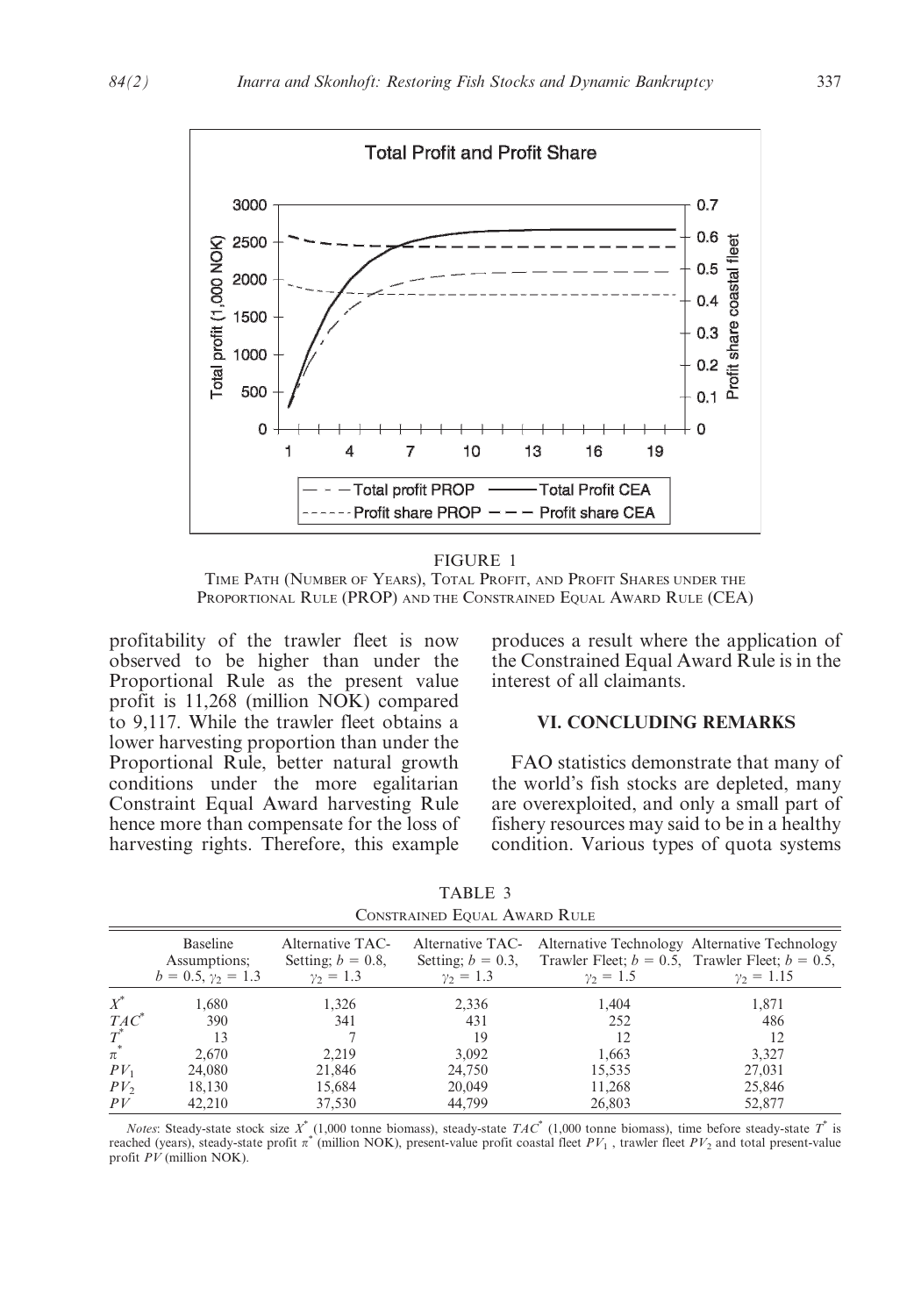have been established to remedy this sad picture. This paper studies the dynamics of restoring a fish stock through TACregulation, modelling the problem as a dynamic bankruptcy problem. The bankruptcy problem is studied as a distribution problem among different vessel groups, and ITQ is not considered as a topic. Traditionally, TAC-distribution has been based on the Proportional Rule where the TAC is divided among the claimants according to their historical harvest fractions. However, this position may be challenged because TAC distribution based on the proportional historic catches implies that those fishermen, or vessel groups, that have captured the most in the past obtain the largest quotas; that is, historical overexploitation of fish stocks is rewarded. Therefore, if overfishing is not to be rewarded, a more egalitarian distribution of the TAC should be applied. The Constrained Equal Award Rule is such a rule, and is proposed in this paper. Allocation of the TAC according to the historical catches is a method of establishing property rights to fish (not for the stock). It is a first-possession rule, and as Libecap (2006) points out, this rule recognizes incumbent harvesters who have experience in exploiting fishing resources. Needless to say, this rule discriminates against new entrants. On the other hand, egalitarian rules avoid to some extent the distributional concerns associated with historical catches and reflect pure and simply egalitarian goals. This rule may be considered as a lottery (again, see Libecap 2006 for an elaboration) since each claimant is given an equal, opportunity in the assignment of rights to fish.

The dynamic bankruptcy model is illustrated numerically with data from the Northeast Atlantic Norwegian cod fishery, where the trawler fleet and the coastal fleet are treated as two separate agents. For this particular fishery where the coastal fleet vessels use more selective gear and takes a high proportion of mature fish while the trawlers fleet basically takes small immature fish, we find that the Constrained Equal Award Rule yields a higher sustainable TAC and may also approach the steadystate faster than the Proportional Rule. For the given cost and price structure, the shortterm and long-term profitability of the fishery are also improved under the Constrained Equal Award Rule. Under certain conditions, we also find that the Constrained Equal Award yields a higher profitability of the trawler fleet even if this group obtains a lower quota than under the Proportional Rule. Therefore, the application of the Constrained Equal Award Rule may be in the interest of both claimants. Under a different cost and price structure, however, the difference in profitability between the two distribution rules may change while the result for the sustainable TAC prevails. Our results are based on a biomass model where harvest selectivity is modelled in an indirect way through its effect on the intrinsic growth rate of the biomass. It is left for further research to account more explicitly for the demography of the fish population by using an age structured model and where different exploiters may exploit different stages of the population.

The results found in this paper may be different from other fisheries (e.g., in tropical waters) where the selectivity level of the coastal fleet and trawlers can be different and where the ecosystem effects may different as well. It should also be emphasised that neither the TAC-setting process nor the TAC-distribution processes considered represent a socially efficient solution in the traditional economic sense. If we imagine a social planner that maximizes the discounted profit from the above cod fishery (cf. also note 5), it can be shown that a necessary condition for steady-state fishing of both fleets is that an uneven costprice ratio among the harvesters should be matched by a selectivity level in the opposite direction (Escapa and Prellezo 2003). That is, when the harvesting technology of the trawler fleet is less selective than that of the coastal fleet, the cost-price ratio of the coastal fleet must be higher if fishing of both fleets is to be socially efficient. As this is not the case in the present example,